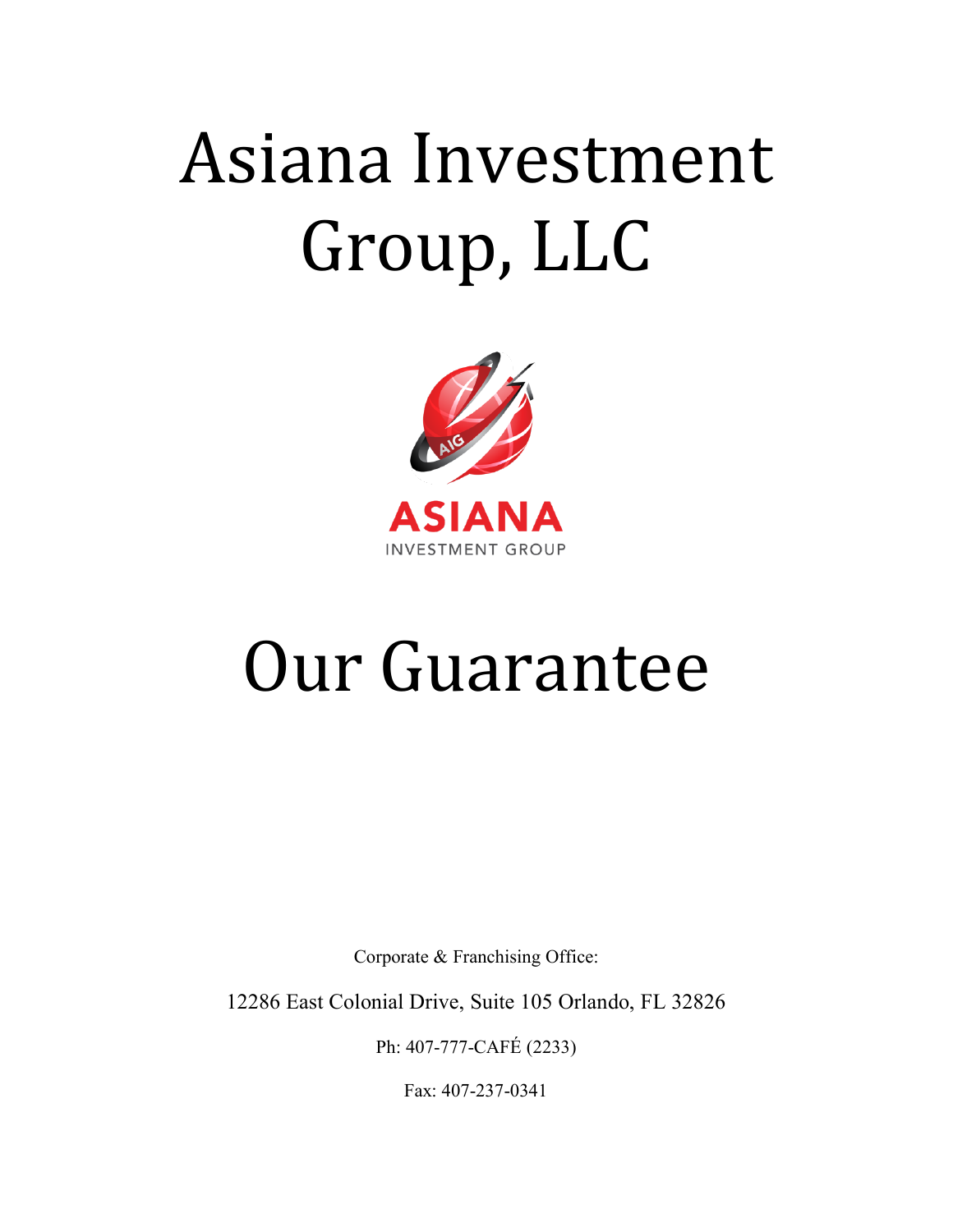## *OUR GUARANTEE:*

Asiana Investment Group, LLC ("Company") guarantees that in the event that the Client does not receive documentation allowing and/or confirming complete access to the United States of America as outlined in the description of services for its International Visa Program within a reasonable amount of time, which is determined by sole and absolute discretion of the Company from the time all necessary paperwork is received and processed, and the Client has fulfilled the responsibilities as outlined in the service agreement, the Company will Refund 100% of the fee amount for services obtained through the Agreement.

This Guarantee is contingent upon:

(a) all information provided to Company by Client is true, accurate and complete, and (b) full cooperation with Client to timely respond to any request for information from Company or any governmental entity related to said program.

This Guarantee is void and unenforceable if Client fails to fulfill Client's duties required by this Agreement, including if Client stops or delays the exit process, refuses to sign required documents, does not timely and completely respond to requests by Company, fails to disclose or completes the process through alternative efforts while contractually engaged with the Company for services.

The Client acknowledges that once the Company obtains the terms or documentation allowing or confirming complete it's International Visa Program, even if the Client does not accept the terms as provided, this Guarantee does not apply. This Guarantee is also not applicable if the Client should interfere with the process in any way as not directed or advised by the Company or its retained attorneys. This Guarantee is only valid when the Client fulfills the duties required of them by this agreement.

The Guarantee is null and void in the event that the client interferes with the process.

Guarantee Refers to Costs and Fees for Services Only. The Guarantee does not apply to third party debt and any and all costs incurred as an effect of or in relation to the services promised.

The Company can only be responsible for their part of the service or services offered to the client and the Money Back Guarantee only applies to their cost of service.